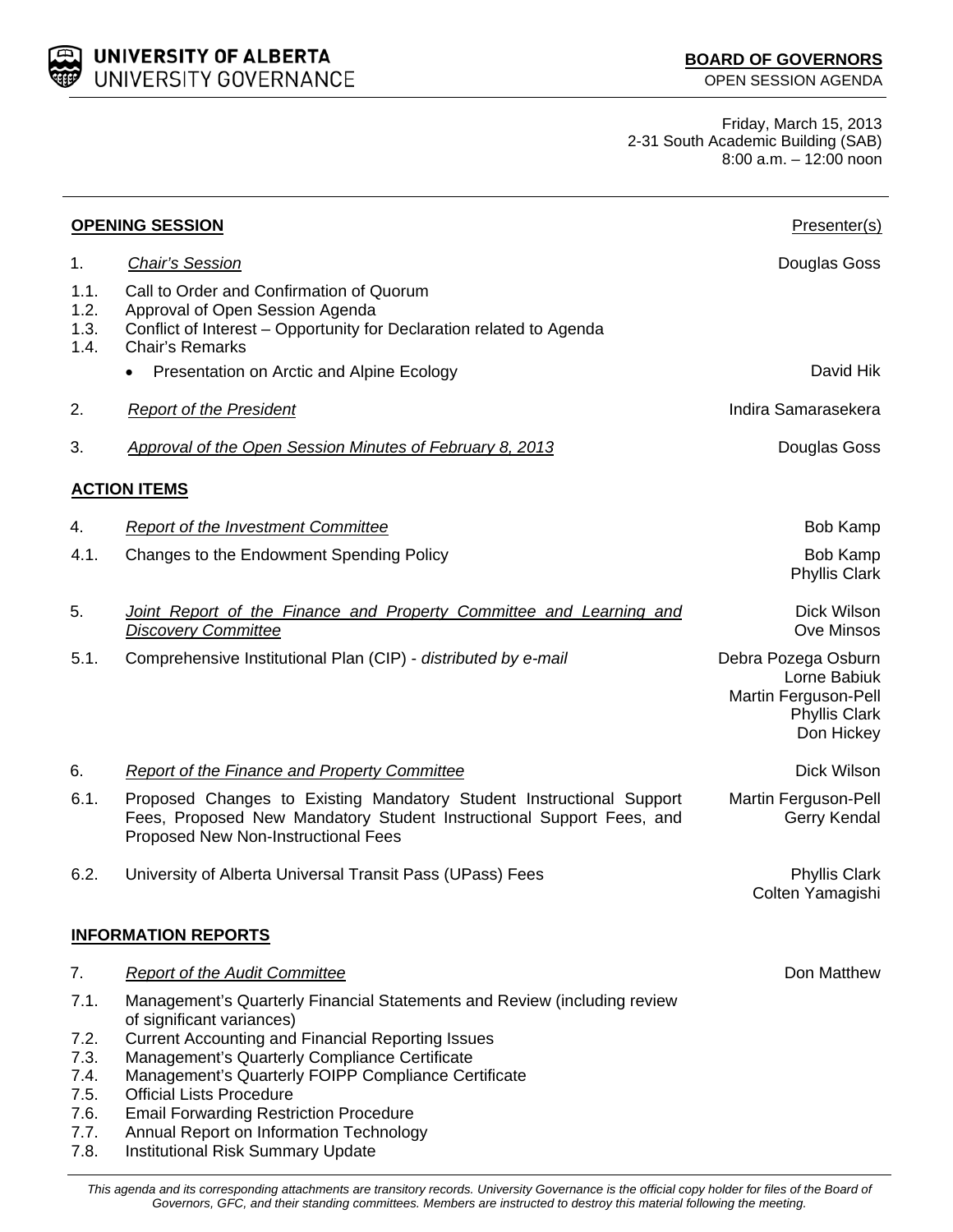| 7.9.<br>7.10.<br>7.11.<br>7.12.                             | Report on Implementation of Auditor General's Recommendations<br>Update on Risk-Based Internal Audit Plan<br>Report on Implementation of Internal Audit Recommendations<br>Quality Assessment of Internal Audit                                                                                                                    |                                                                                                                            |  |  |
|-------------------------------------------------------------|------------------------------------------------------------------------------------------------------------------------------------------------------------------------------------------------------------------------------------------------------------------------------------------------------------------------------------|----------------------------------------------------------------------------------------------------------------------------|--|--|
| 8.                                                          | <b>Report of the Finance and Property Committee</b>                                                                                                                                                                                                                                                                                | Dick Wilson                                                                                                                |  |  |
| 8.1.<br>8.2.<br>8.3.                                        | <b>Project Management Office Quarterly Status Report</b><br><b>Quarterly Financial Statements</b><br><b>Community Engagement: Report on Activities</b>                                                                                                                                                                             |                                                                                                                            |  |  |
| 9.                                                          | <b>Report of the Learning and Discovery Committee</b>                                                                                                                                                                                                                                                                              | <b>Ove Minsos</b>                                                                                                          |  |  |
| 9.1.<br>9.2.<br>9.3.<br>9.4.<br>9.5.                        | Comments from the Acting Provost and Vice-President (Academic)<br>Comments from the Vice-President (Research)<br>Proposed Revisions to the University of Alberta's Research Policy<br>Process for the Establishment of Departments, Centres and Institutes<br>Proposed Revisions to the University of Alberta's Research Policy    |                                                                                                                            |  |  |
| 10.                                                         | <b>Report of the Safety, Health and Environment Committee</b>                                                                                                                                                                                                                                                                      | Jim Hole                                                                                                                   |  |  |
| 10.1.<br>10.2.<br>10.3.<br>10.4.<br>10.5.<br>10.6.          | <b>Safety Moment</b><br>Comments from the Vice-President (Finance and Administration)<br>Helping Individuals at Risk and Safe Disclosure and Human Rights Activity<br>Report 2011-2012<br>Environmental Health, Safety and Security Compliance Report<br>Toward a Sustainable Safety Culture<br>Health and Safety Indicator Report |                                                                                                                            |  |  |
| 11.                                                         | <b>Report of the University Relations Committee</b>                                                                                                                                                                                                                                                                                | Agnes Hoveland                                                                                                             |  |  |
| 11.1.<br>11.2.<br>11.3.<br>11.4.                            | University Philanthropy and Advancement Update<br><b>University Relations Report</b><br><b>Community Engagement Report on Activities</b><br>Senate Update                                                                                                                                                                          |                                                                                                                            |  |  |
| <b>REGULAR REPORTS</b>                                      |                                                                                                                                                                                                                                                                                                                                    |                                                                                                                            |  |  |
| 12.1.<br>12.2.<br>12.3.<br>12.4.<br>12.5.<br>12.6.<br>12.7. | Chancellor's Report - verbal<br>Alumni Association<br>Students' Union<br><b>Graduate Students' Association</b><br>Association of Academic Staff of the University of Alberta<br>Non-Academic Staff Association<br>General Faculties Council - no meeting since last report                                                         | Ralph Young<br>Jim Hole<br>Colten Yamagishi<br>Ashlyn Bernier<br>Wayne Renke<br>Christopher Pu<br>Miodrag (Mike) Belosevic |  |  |
| 13.                                                         | <b>Board Chair and Board Member Activity Report</b>                                                                                                                                                                                                                                                                                | Douglas Goss                                                                                                               |  |  |
| 14.                                                         | <b>Other Business</b>                                                                                                                                                                                                                                                                                                              | Douglas Goss                                                                                                               |  |  |
| 15.                                                         | <b>Reminder of Board Events</b><br>Board of Governors Strategic Planning Session: April 16 - 18, 2013<br>Board of Governors Recognition Dinner: May 9, 2013                                                                                                                                                                        | Douglas Goss                                                                                                               |  |  |

16. *Conclusion of Open Session* 

*This agenda and its corresponding attachments are transitory records. University Governance is the official copy holder for files of the Board of Governors, GFC and their standing committees. Members are instructed to destroy this material following the meeting.*